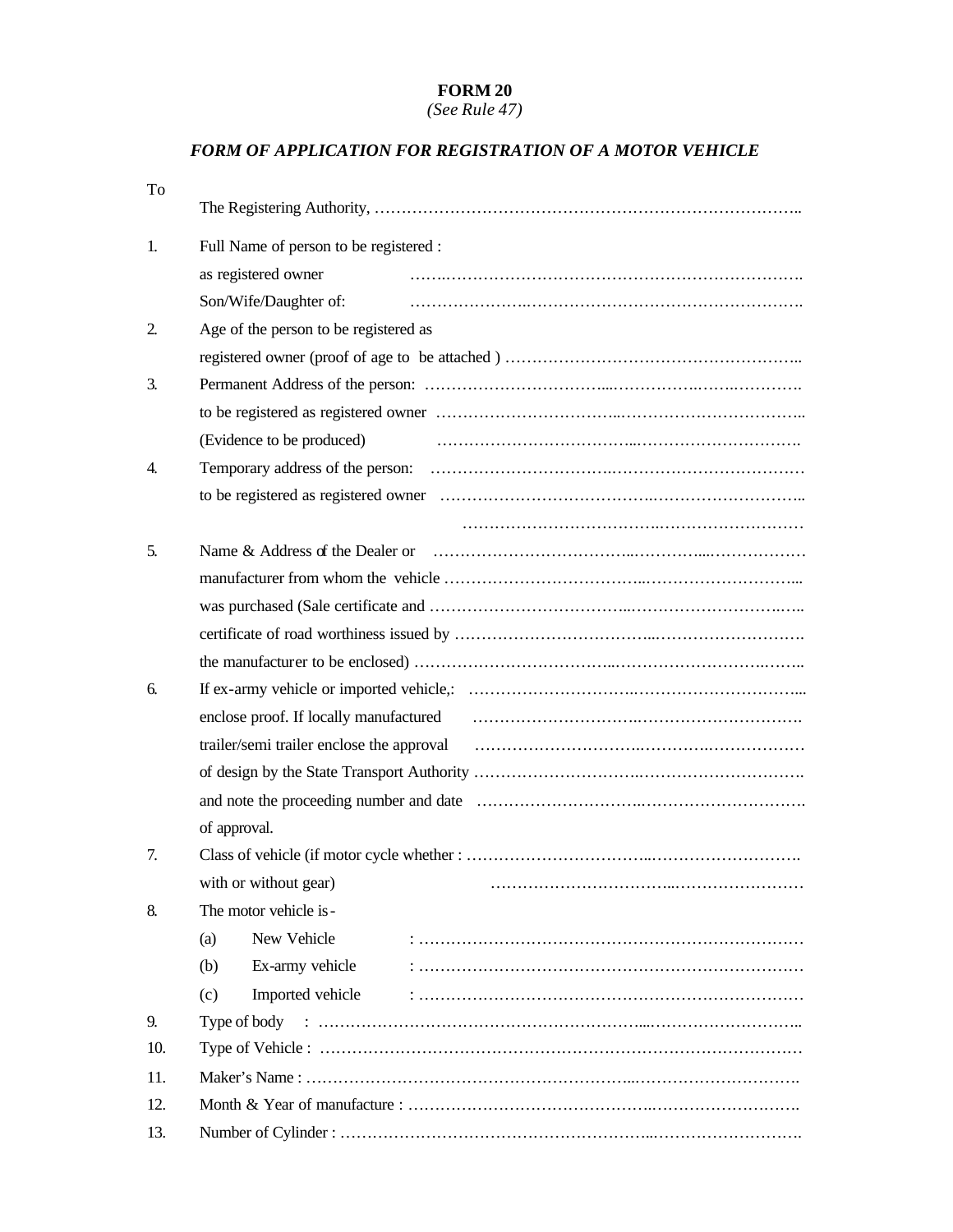| 14.                                                                       |     |                                                                                                         |  |  |  |  |
|---------------------------------------------------------------------------|-----|---------------------------------------------------------------------------------------------------------|--|--|--|--|
| 15.                                                                       |     |                                                                                                         |  |  |  |  |
| 16.                                                                       |     |                                                                                                         |  |  |  |  |
| 17.                                                                       |     |                                                                                                         |  |  |  |  |
| 18.                                                                       |     |                                                                                                         |  |  |  |  |
| 19.                                                                       |     |                                                                                                         |  |  |  |  |
| 20.                                                                       |     |                                                                                                         |  |  |  |  |
| 21.                                                                       |     |                                                                                                         |  |  |  |  |
| 22.                                                                       |     |                                                                                                         |  |  |  |  |
| 23.                                                                       |     |                                                                                                         |  |  |  |  |
|                                                                           |     | I hereby declare that the vehicle has not been registered in any State of India.                        |  |  |  |  |
| 24.                                                                       |     | Number, description and size of tyres :                                                                 |  |  |  |  |
|                                                                           | (a) |                                                                                                         |  |  |  |  |
|                                                                           | (b) |                                                                                                         |  |  |  |  |
|                                                                           | (c) |                                                                                                         |  |  |  |  |
|                                                                           | (d) |                                                                                                         |  |  |  |  |
| 25.                                                                       |     | Maximum axle weight :                                                                                   |  |  |  |  |
|                                                                           | (a) |                                                                                                         |  |  |  |  |
|                                                                           | (b) | Rear axle:                                                                                              |  |  |  |  |
|                                                                           | (c) | Any axle:                                                                                               |  |  |  |  |
|                                                                           | (d) |                                                                                                         |  |  |  |  |
| 26.                                                                       |     | Gross vehicle Weight:                                                                                   |  |  |  |  |
|                                                                           | (a) |                                                                                                         |  |  |  |  |
|                                                                           | (b) |                                                                                                         |  |  |  |  |
| 27.                                                                       | (a) |                                                                                                         |  |  |  |  |
|                                                                           | (b) |                                                                                                         |  |  |  |  |
|                                                                           | (c) |                                                                                                         |  |  |  |  |
|                                                                           | (d) |                                                                                                         |  |  |  |  |
|                                                                           |     | The above particulars are to be filled in for a ricid frame motor vehicle of two or more axles for      |  |  |  |  |
|                                                                           |     | an articulated vehicle of three or more axles, or to the extent applicable for trailers, where a second |  |  |  |  |
|                                                                           |     | semi-trailer or additional semi-trailer are to be registered with an articulate motor vehicle.          |  |  |  |  |
| The following particulars are to be furnished for each such semi-trailer. |     |                                                                                                         |  |  |  |  |
| 28.                                                                       |     |                                                                                                         |  |  |  |  |
| 29.                                                                       |     |                                                                                                         |  |  |  |  |
| 30.                                                                       |     |                                                                                                         |  |  |  |  |

- 31. Maximum axle weight in respect of each axle : ………………………………………………………………………………
- 32. The vehicle is covered by a valid certificate, Insurance Certificate cover note or insurance under chapter XI of the Act No………………. Date ……….…...